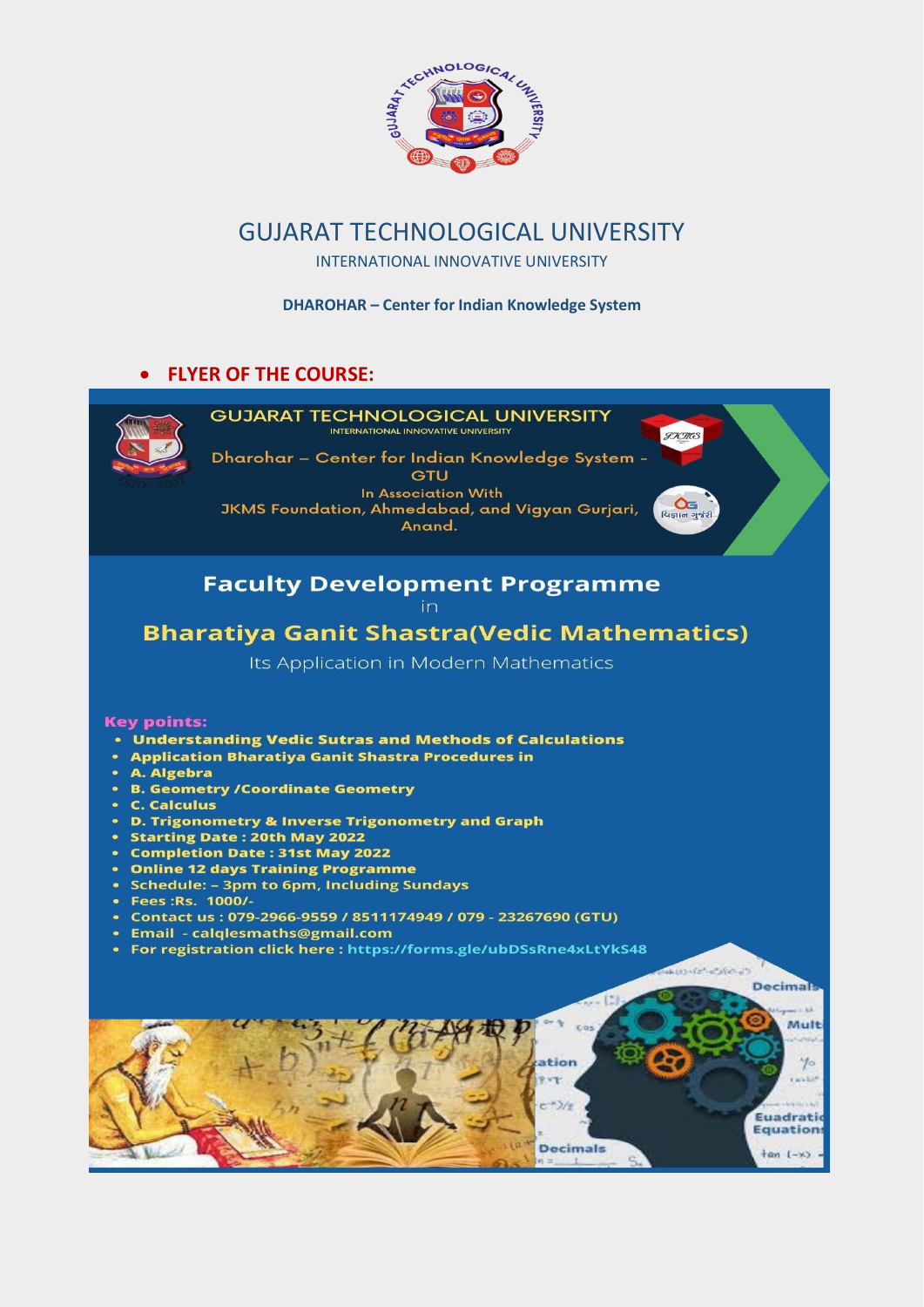## **REPORT**

Faculty Development Programme in "Bharatiya Ganit Shastra (Vedic Maths) Its Application in Modern Mathematics" was organized by Dharohar – CIKS in collaboration with JKMS Foundation, Delhi and Vigyan Gurjari, Anand from 20<sup>th</sup> May to 31<sup>st</sup> May 2022. A total of 15 Faculty of GTU attended this 12 days FDP.

The Faculty Development Program had been designed as per the Diploma course curriculum. It will help the participants understand the fundamentals of Mathematics to excel in their academic field. Participants will be able to apply Bharatiya Ganit Shastra concepts in various domains of Mathematics Such as:

- Trigonometry & Calculus
- Coordinate Geometry
- Polynomial Functions
- Algorithms &Graphs. & much more

This unique program will also lead to the expansion of Logical, conceptual thinking, and develop insight in an individual. The participants after completing this programme came to know about hidden treasure of knowledge with help of which they can prove their hidden skills, ability to innovate something new for which our country is known for. The participants can solve problems quickly at the competitive exams which can increase their ratio of success and employability for them.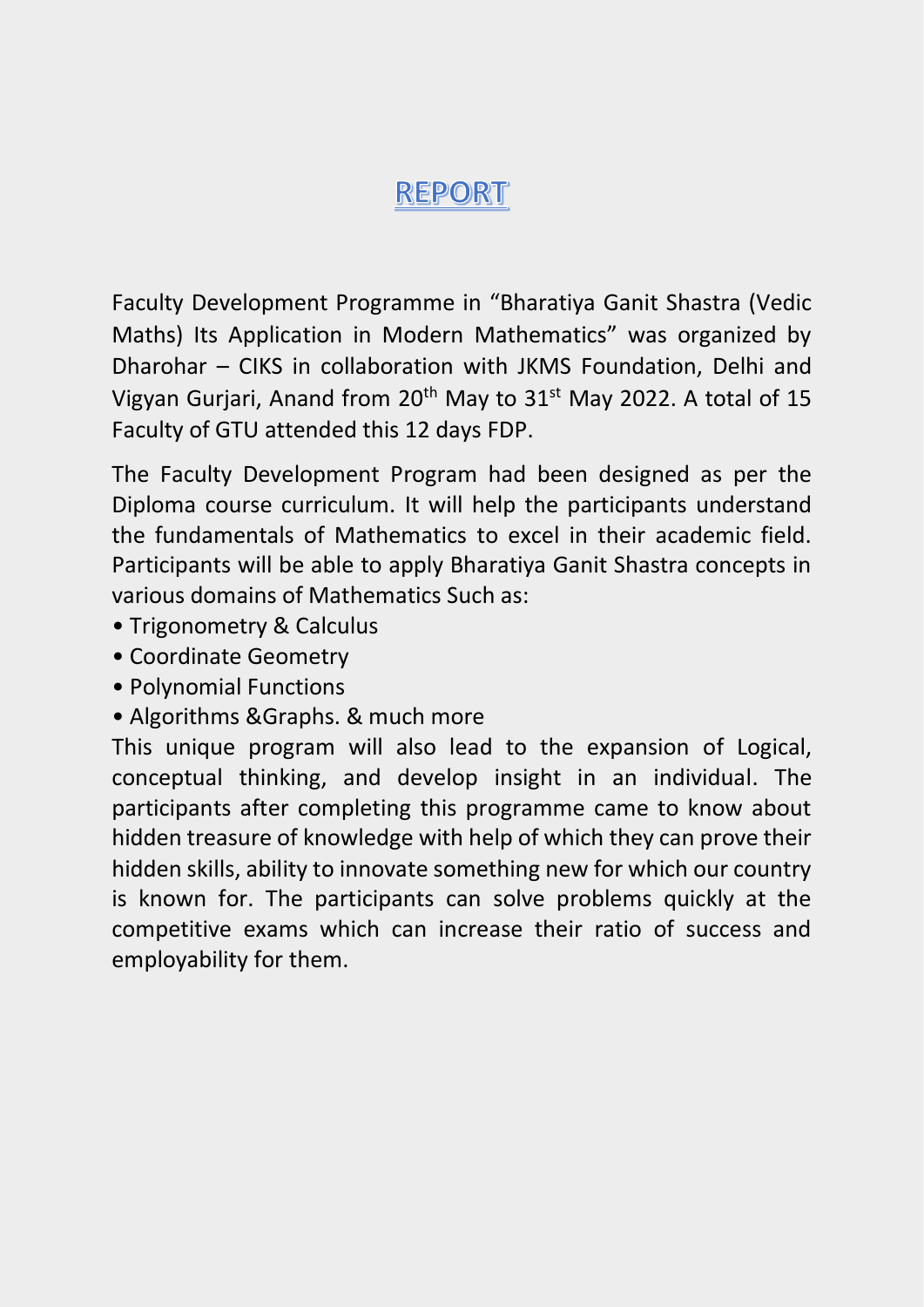| FDP in Bharatiya Ganit Shastra |                                |                                 |             |                                                                                                                        |
|--------------------------------|--------------------------------|---------------------------------|-------------|------------------------------------------------------------------------------------------------------------------------|
| Sr.                            |                                |                                 |             |                                                                                                                        |
| No.                            | Name                           | $E - mail$ ID                   | Contact No. | Institute                                                                                                              |
| $\mathbf{1}$                   | <b>Vatsal Gohel</b>            | vatsalgohelp12345<br>@gmail.com | 9106381512  | SHREE K.G. DHOLAKIYA SCHOOL                                                                                            |
| $\overline{2}$                 | <b>Ritesh Patel</b>            | ritesh.patel@gperi.<br>ac.in    | 6354903868  | Gujarat Power Engineering &<br><b>Research Institute</b>                                                               |
| 3                              | Madhavi Vora                   | jiyavora271@gmail.<br>com       | 8849578836  | <b>Bhavanagar University</b>                                                                                           |
| $\overline{4}$                 | Kiran Jani                     | kiran.mailin@gmail.<br>com      | 9925193240  | Veer Narmad South Gujarat<br>University                                                                                |
| 5                              | Dr. Falguni<br>Dabhade         | fpdabhade@gmail.<br>com         | 7990995745  | V S Patel college of arts and science,<br><b>Bilimora affiliated to Veer Narmad</b><br>South Gujarat University, surat |
| 6                              | <b>Uday Nandlal</b><br>Trivedi | rickytrivedi@gmail.<br>com      | 9825274636  | ihub                                                                                                                   |
| $\overline{7}$                 | Ranganath<br>Bhupalam          | brngupta@gmail.co<br>m          | 9743602049  | <b>Institution Of Engineers</b>                                                                                        |
| 8                              | Meena Bagga                    | bagga.meena99@g<br>mail.com     | 9999198763  | <b>HMDAV Sr Sec School</b>                                                                                             |
| 9                              | Dr. Manoj R.<br>Javani         | dr.manojjavani@g<br>mail.com    | 9428660072  | D. N. High school, Anand                                                                                               |
| 10                             | Pradeep<br>Navinbhai Patel     | pradip.patel.ic@gm<br>ail.com   | 9712202245  | <b>Government Engineering College</b><br>Sector 28 Gandhinagar                                                         |
| 11                             | Hiren Rajguru                  | rajguru.83m@gmail<br>.com       | 8460025245  | <b>Ganpat University</b>                                                                                               |
| 12                             | <b>Bhavesh Pathak</b>          | i@bhaveshpathak.c<br>om         | 9426900703  | Shree V P Ghetiya Science School,<br><b>UPLETA</b>                                                                     |
| 13                             | Phaneendra<br>Konduru          | phaneendra.k@gm<br>ail.com      | 9177300183  | Maturi Venkata Subba Rao<br><b>Engineering College</b>                                                                 |
| 14                             | Madhuri Jogi                   | madhuribosamiya<br>@gmail.com   | 9601895103  | Ved Bhavan                                                                                                             |
| 15                             | Priti Mehta                    | pm5633951@gmail<br>.com         | 9998659403  | Ved Bhavan                                                                                                             |

# List of Registered Students: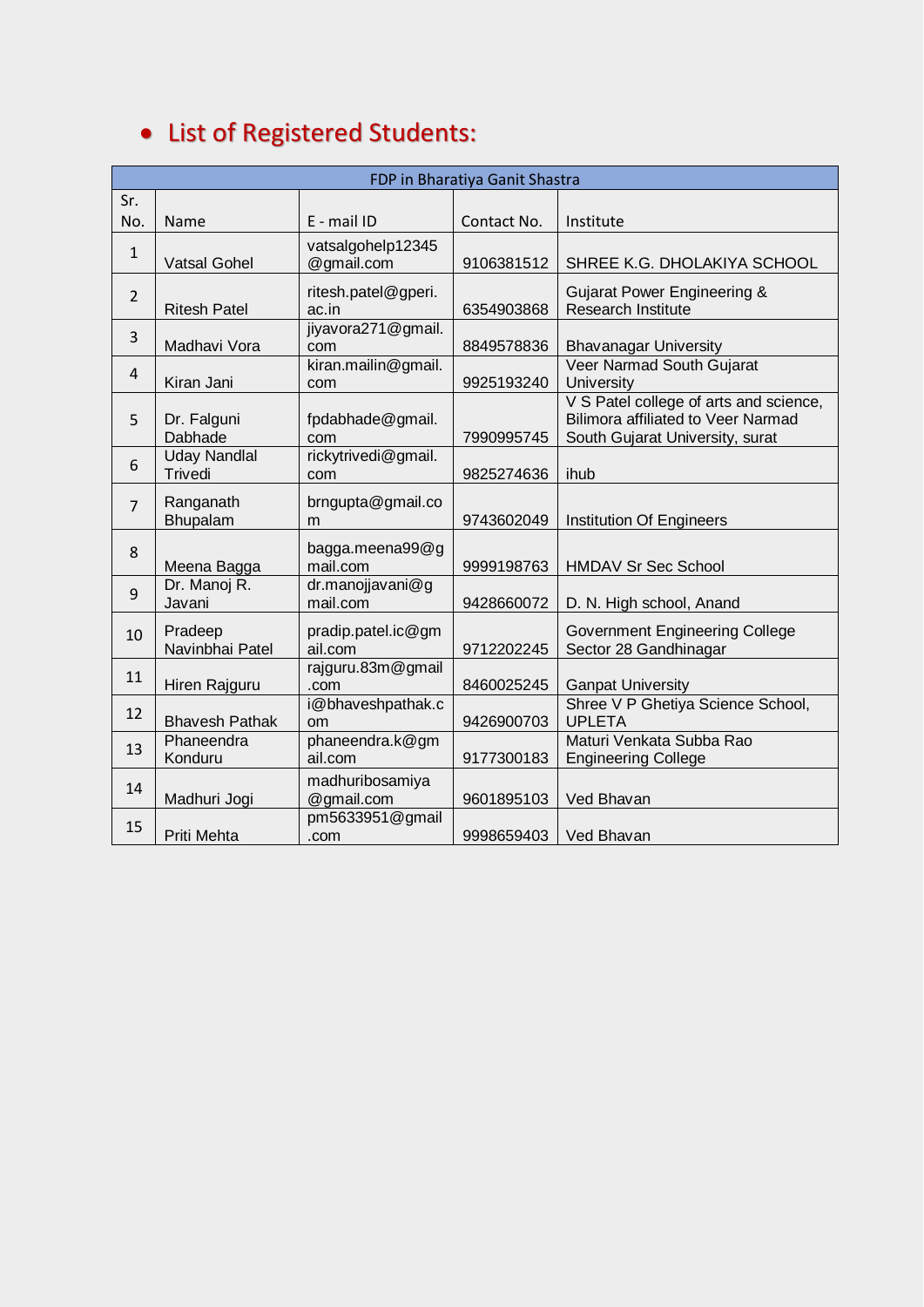## • Pictures Of The Sessions: